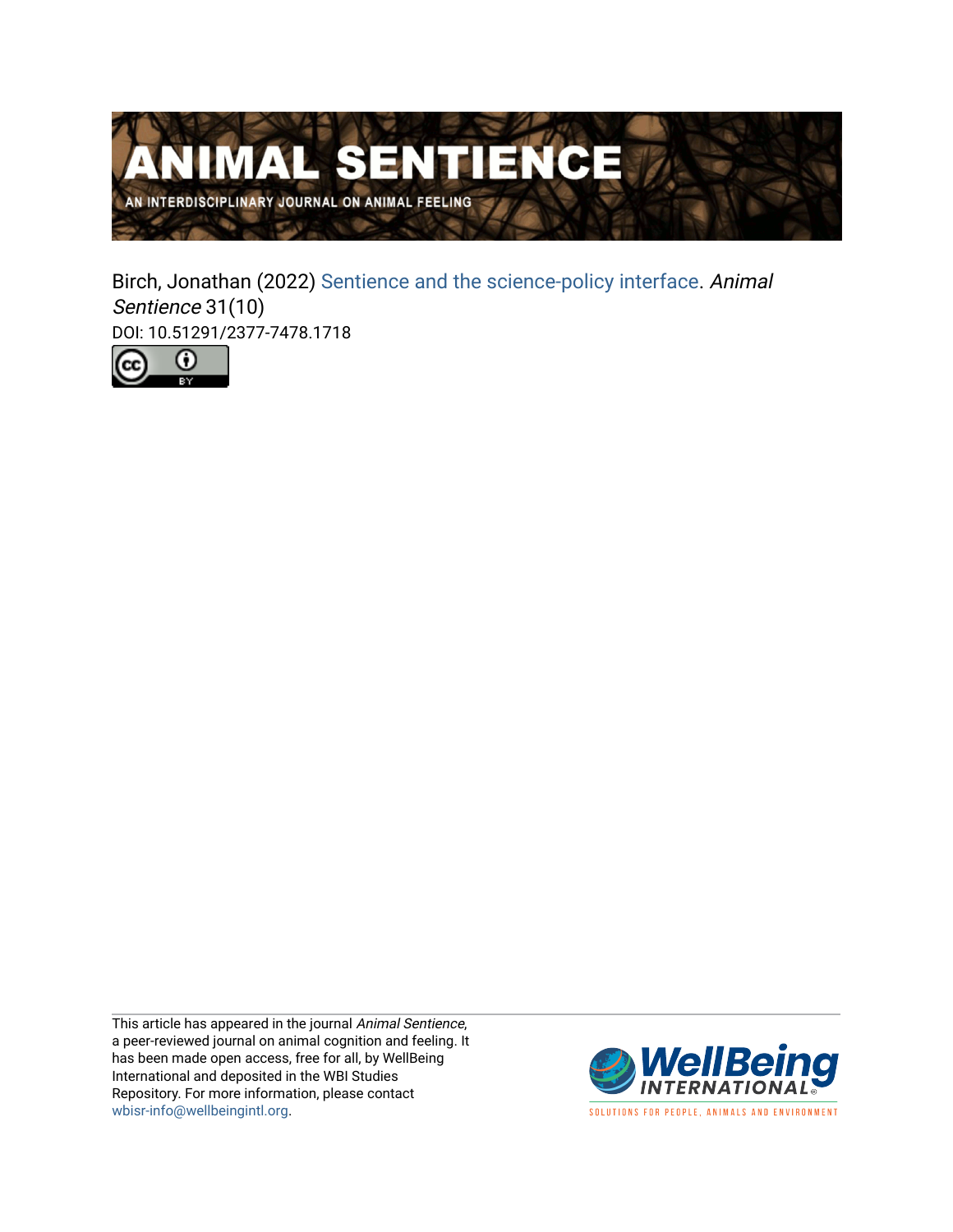## **Sentience and the science-policy interface**

Commentary on **[Rowan et al](https://www.wellbeingintlstudiesrepository.org/animsent/vol6/iss31/1/)**. on *Sentience Politics*

## **Jonathan Birch**

Centre for Philosophy of Natural and Social Science, London School of Economics and Political Science Institution

**Abstract**: I contrast my picture of the relationship between the science and policy of animal sentience with that of Marian Stamp Dawkins, who thinks "the science of animal sentience and the politics of animal welfare should be kept separate" because they involve irreconcilably different standards of evidence. On my alternative picture, (i) the science of animal sentience, like any other empirical science, delivers evidence but not certainty; (ii) this evidence allows us to make better practical decisions, both within and outside science and (iii) the quality standards we apply to the evidence should be high in all contexts, including the formulation of public policy.

> **[Jonathan Birch](mailto:Jonathan%20Birch%20%3cj.birch2@lse.ac.uk%3e)**, Associate Professor, LSE, is the Principal Investigator on the [Foundations of Animal Sentience](https://www.lse.ac.uk/cpnss/research/ASENT) project, a five-year Horizon 2020 project investigating animal sentience. **[Website](https://www.lse.ac.uk/cpnss/research/ASENT)**



It is good to see discussion of how the science of animal sentience relates to its ethical and political implications. These issues are important and under-discussed. The target article by Andrew Rowan and colleagues (2022) is a helpful contribution to this debate, but I don't have anything to add to the historical narrative it provides. My comments here are mainly in response to the critical commentary by Marian Stamp Dawkins' (2022). Dawkins's piece is also a helpful contribution, but I disagree with it, and I think it is worth trying to explore the nature of the disagreement.

I think Dawkins sees the situation as follows. For her, there are two different sets of evidential standards: (1) the standards for concluding with certainty, within science, that a claim is true and (2) the standards for accepting a claim for the purposes of animal welfare policy. According to Dawkins, when we say that policymakers should "err on the side of caution" or that we should "give the animals the benefit of the doubt," what we are saying is that the second set of standards should be lower than the first. Less evidence, or lower-quality evidence, is needed to justify accepting a claim in a policy-making context.

I see the situation differently in three main ways. The first is that I don't think the first set of standards actually exists. I think we are never in a position to conclude *with certainty* that any empirical generalization is true [see also Ng 2022]. All empirical sciences are in this predicament, not just the science of animal minds. (If we ever achieve certainty, we achieve it in the area of mathematics and logic, not in the natural or social sciences.) We should not claim certainty even when it comes to generalizations that have exceedingly strong evidence in their favour. Empirical sciences are simply not in the business of delivering certainty. What they do is provide evidence for or against generalizations.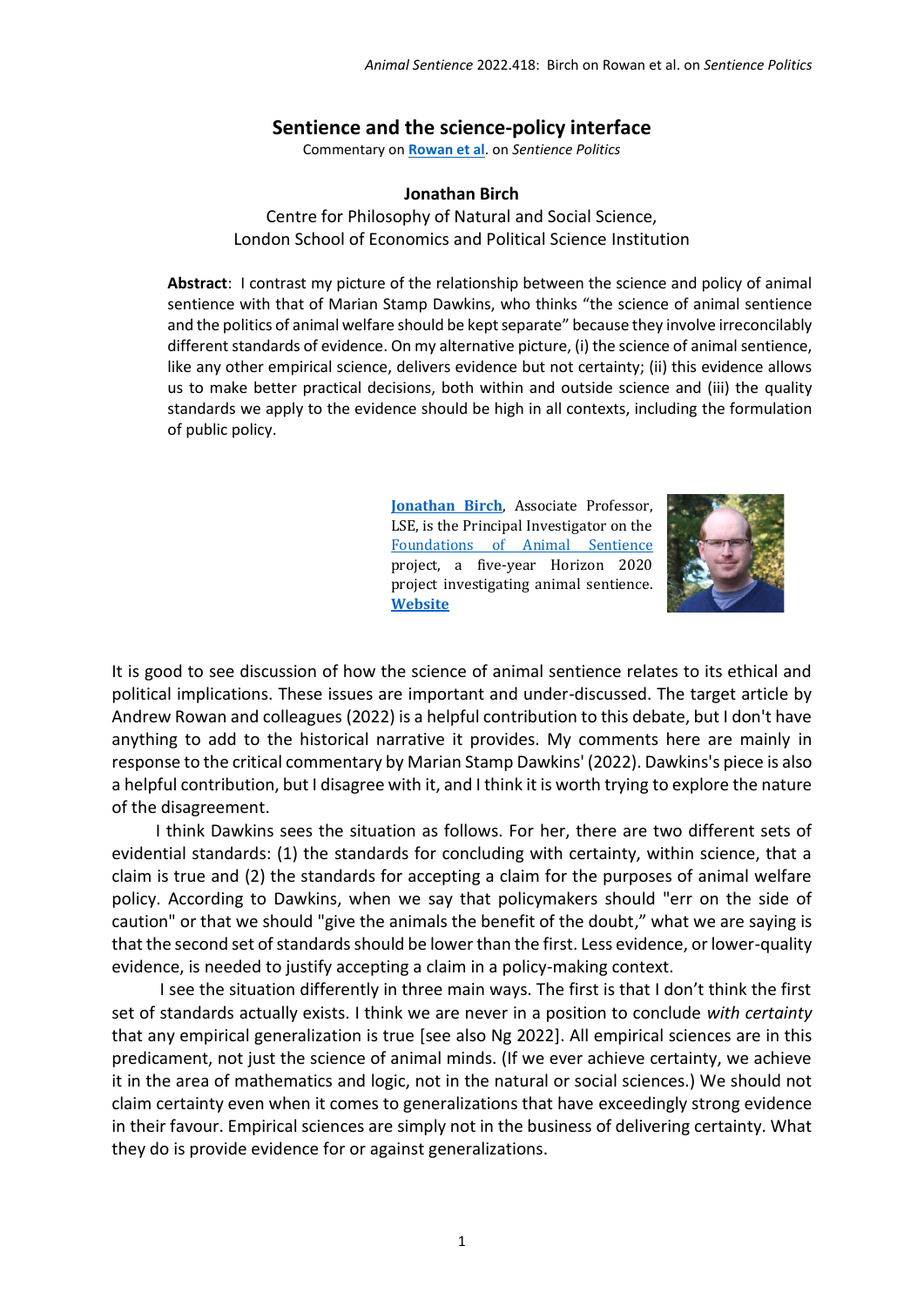The second difference is that I don't accept a fundamental chasm between decisions made *within* science and decisions made *outside* science. Whenever any of us makes a practical decision, we should consider as much relevant evidence as we can, and let the evidence shape the probabilities we assign to different outcomes. At the same time, we also need to make value judgements: judgements about how good or bad the different outcomes will be. The probabilities and values together allow expected value calculations that guide our decision-making. That is just as true for decisions made by scientists *within science* as it is for broader decisions about animal welfare policy that are made by legislators.

Consider, for example, a lab director who must decide the rules for their own lab. The lab works on rats, and they are in a jurisdiction where rats receive no legal protections. Should the lab director nonetheless regard the rats as sentient and set strict rules for protecting their welfare? Obviously, they should. They should assign great disvalue to a scenario in which the rats are sentient but they treat them as if they were non-sentient. To maximize expected value, they should take precautions against the seriously bad outcomes that would occur in that scenario.

The third main difference is that I don't think the standards we demand in the context of public policy should be lower than those that we demand in other contexts. We do need to avoid costly delays, but this is not the same thing as lowering standards.

To elaborate on this, public policy decisions involving animals are extremely grave, with very high stakes. When the stakes are that high, it can be a serious mistake to delay decisionmaking to wait for more evidence to arrive. Policy procrastination causes harm. The COVID-19 pandemic has given us many examples (Birch 2021b) [see also Wiebers & Feigin 2020]. That imperative to avoid harmful procrastination is what "precautionary principles" ultimately have in common (see Steel 2014; Birch 2017). But this general imperative should be clearly distinguished from the idea that we should accept or in any way condone lower methodological standards when gathering evidence.

Indeed, when the stakes are high, it is all the more important to demand *high* methodological standards from the scientists working on the problem, because the consequences of careless, low-quality work can be very serious. The standards we expect should be at least as stringent as those we expect from more policy-remote areas of science. We should demand sound experimental design, careful data collection, thorough analysis, and honest communication of uncertainty, using transparent, standardized frameworks.

These principles underlie my own team's 2021 report to Defra (Birch et al. 2021) and our recent target article in this journal (Crump et al. 2022). We made a decision to focus solely on peer-reviewed studies that provided concrete new evidence. We then scrutinized those studies in depth, going into considerable detail about questions of experimental design, data collection, analysis and reliability. Good decisions need to be guided by robust evidence and by open, transparent communication of uncertainty, and our aim was to put ministers in a position to make good decisions.

Let us return to the comparison with Dawkins's (2022) picture. Dawkins clearly agrees about the importance of high methodological standards within science, yet (unfortunately) seems to regard the policy of animal sentience as its own separate world, a parallel universe where these standards are ignored. So, to save high methodological standards within science, we need to divorce the science from the policy and let the parallel universes go their separate ways. I don't see things this way at all. I don't think this reflects the situation as it actually is, and it certainly doesn't reflect the situation as it ought to be.